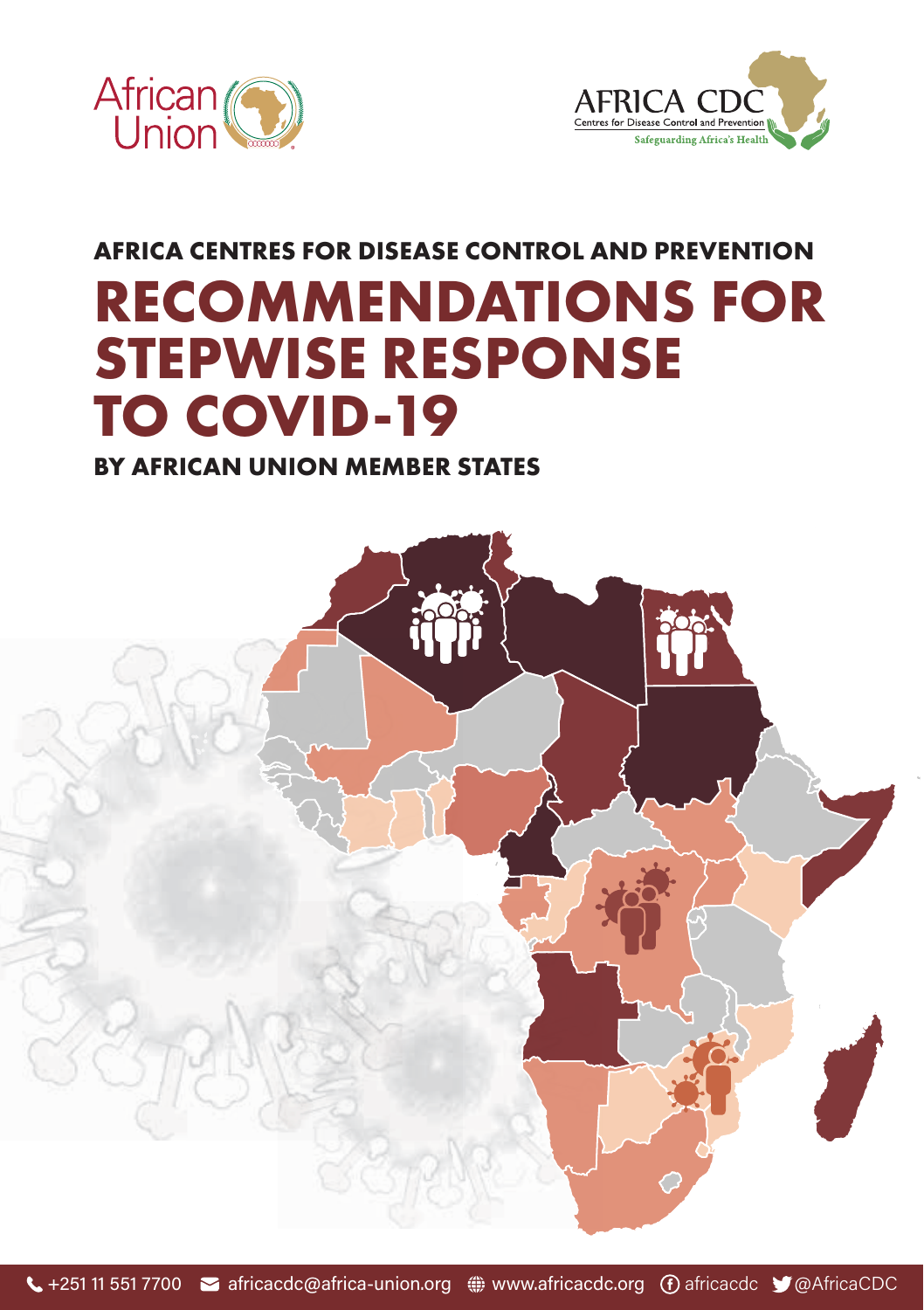### **BACKGROUND 1**

The COVID-19 pandemic is rapidly expanding in Africa. To help countries respond, Africa CDC is recommending that African Union Member States tailor their response activities to the stage of their epidemic and to the African context. African countries have a greater vulnerability to massive economic, social and political disruption from many outbreak control measures being implemented in Asia, Europe and North America.

This document provides a high-level mapping of outbreak stages with guidance on how to time the minimum uptake of different interventions that have been recommended by Africa CDC, driven by evidence and science.

# **WHY STEPWISE APPROACH 2**

Different countries across the globe have adopted different approaches in containing and mitigating harm due to COVID-19 outbreak. Some of these measures have been documented and being used to inform the global strategy on COVID-19 response. Compared to some Asian and European countries, many African countries have limited capacity to respond to a massive outbreak of the disease. It is therefore important to provide guidance to AU Member States in their response, taking note of the different policy documents already developed and circulated by Africa CDC. It is also important to conduct thorough analysis before implementing any strenuous measures.

The following fundamental questions should be answered before instituting any measures:

- 1. As a country, are the measures appropriate for the outbreak stage that you are in?
- 2. How will each measure impact the overall wellbeing of the country, not just COVID-19 incidence?
- 3. As a country, are you prepared for the social and economic consequences of each measure?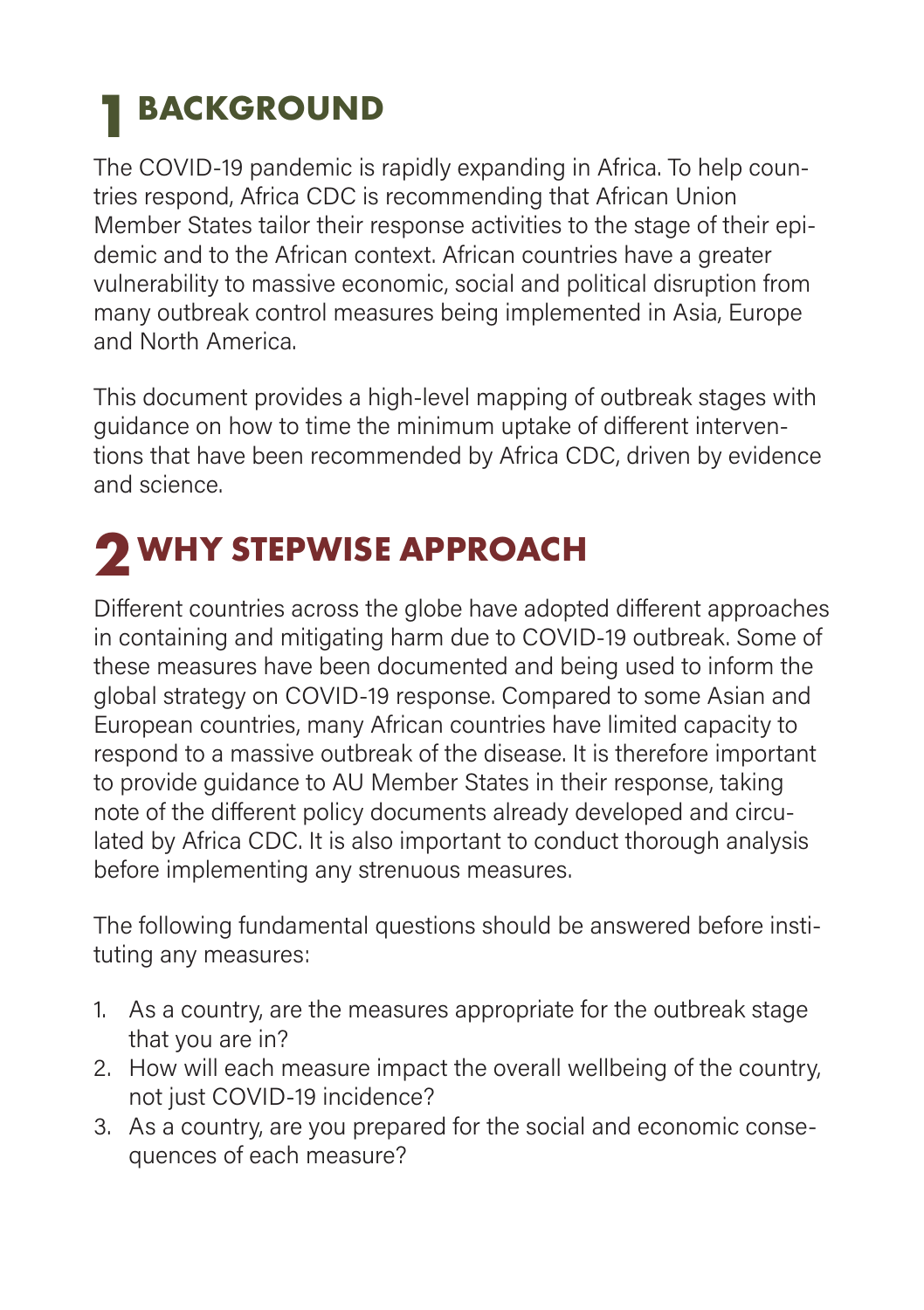- 4. Will the measures impair support for outbreak preparedness and response by international and regional partners?
- 5. What criteria will you use to end such measures, particularly if they impair the routine healthcare system or other sectors?

Measures should be adopted with care so they don't cause severe negative impact on the social wellbeing and economic progress of countries with a growing economy. This will ensure sustainability of the response to COVID-19 by African Union Member States and avoid intervention fatigue and community revolt to the measures.

This is an interim guide with minimum recommendations for African Union Member States based on currently available evidence. Countries may choose stricter measures depending on available resources.



Map of Africa showing travel restrictions adopted by countries in response to COVID-19 as of 19 March 2020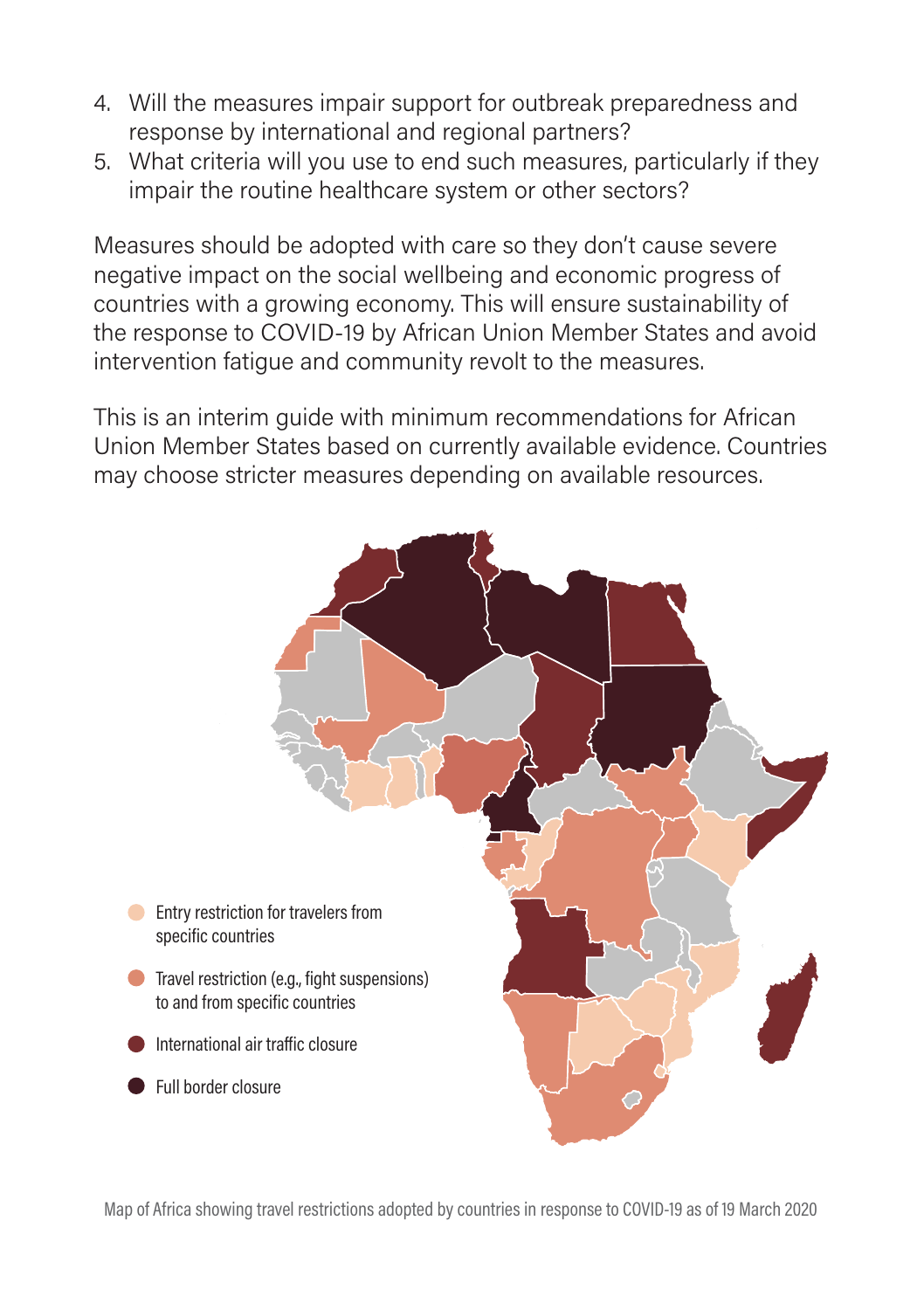### **STEPWISE MINIMUM RESPONSE MEASURES FOR COVID-19 EPIDEMIC PHASES**

| <b>Epidemic</b><br>phase             | <b>Characteristics of</b><br>the phase | <b>Response measures</b>                                                                                                                                                                                                                                                 |
|--------------------------------------|----------------------------------------|--------------------------------------------------------------------------------------------------------------------------------------------------------------------------------------------------------------------------------------------------------------------------|
| <b>PHASE 0:</b>                      | No reported cases<br>in-country        | Aim: Preparedness for COVID-19<br><b>Central coordination</b>                                                                                                                                                                                                            |
| <b>No</b><br><b>COVID-19</b><br>case |                                        | • Prepare a contingency plan for response to<br>COVID-19 and identify potential resources to<br>facilitate implementation of the plan<br>Train and prepare response teams in<br>surveillance, case management, infection<br>prevention and control (IPC), and laboratory |
|                                      |                                        | <b>Surveillance</b>                                                                                                                                                                                                                                                      |
|                                      |                                        | Implement enhanced surveillance at points of<br>entry (PoE)                                                                                                                                                                                                              |
|                                      |                                        | • Prepare measures to support home and/or<br>facility-based quarantine                                                                                                                                                                                                   |
|                                      |                                        | Laboratory                                                                                                                                                                                                                                                               |
|                                      |                                        | - Prepare laboratory facilities/specimen referral<br>systems for COVID-19 testing                                                                                                                                                                                        |
|                                      |                                        | - Test all persons suspected of COVID-19 using<br>WHO case definitions A and $B1$                                                                                                                                                                                        |
|                                      |                                        | • Test selected severe acute respiratory<br>infection (SARI) samples from influenza<br>sentinel surveillance system to identify<br>undetected virus circulation                                                                                                          |
|                                      |                                        | <b>IPC and clinical management</b>                                                                                                                                                                                                                                       |
|                                      |                                        | • Prepare health facilities for severe case<br>isolation and care                                                                                                                                                                                                        |
|                                      |                                        | • Ensure IPC measures in hospitals and clinics                                                                                                                                                                                                                           |

<sup>1</sup> https://www.who.int/publications-detail/global-surveillance-for-human-infection-with-novelcoronavirus-(2019-ncov)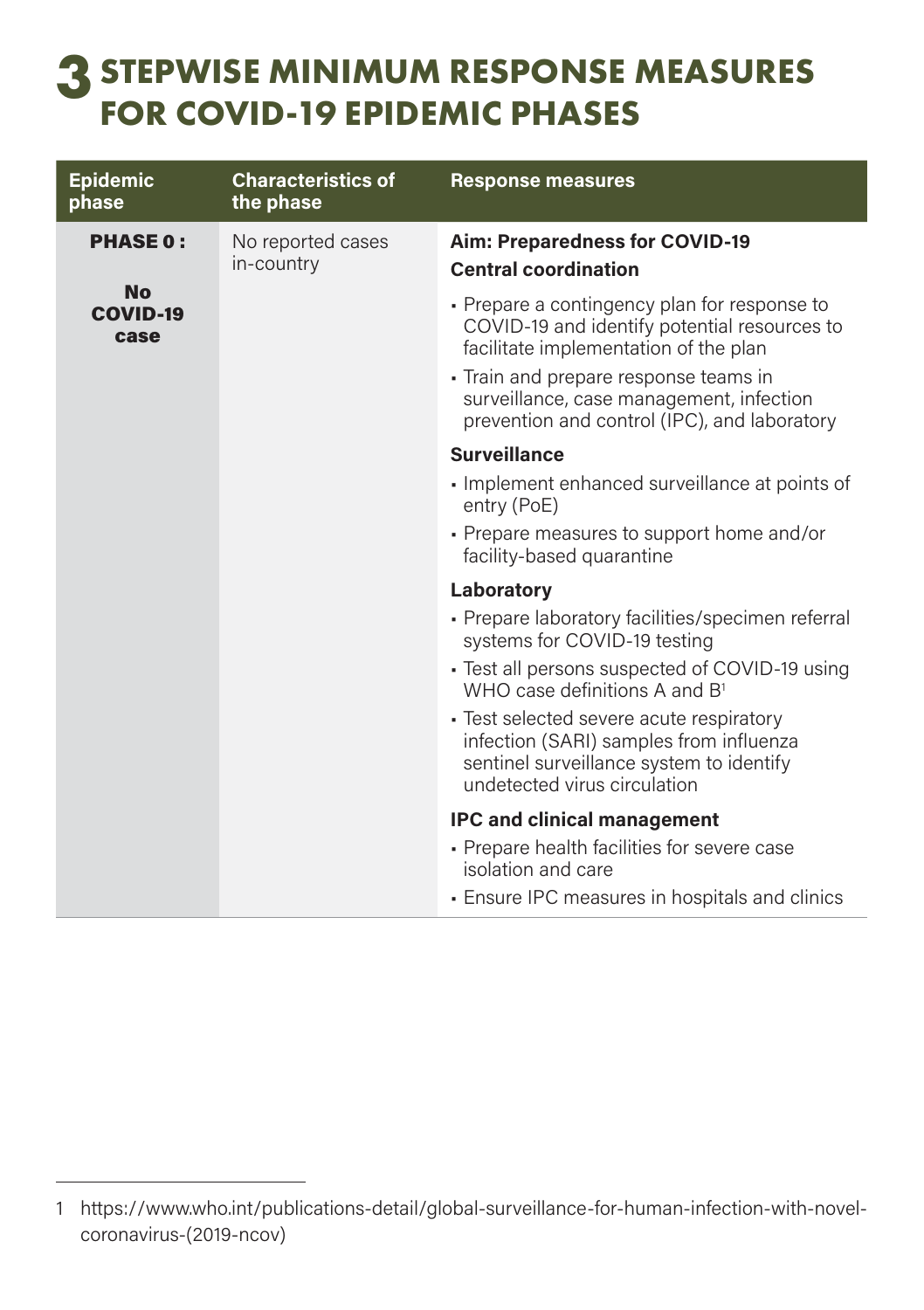| <b>Epidemic</b><br>phase | <b>Characteristics of</b><br>the phase    | <b>Response measures</b>                                                                                                                                                                     |
|--------------------------|-------------------------------------------|----------------------------------------------------------------------------------------------------------------------------------------------------------------------------------------------|
|                          |                                           | <b>Communication and community</b><br>mobilization                                                                                                                                           |
|                          |                                           | • Identify trusted community channels, key<br>opinion and faith leaders to open discussions<br>on possible outbreak control measures                                                         |
|                          |                                           | • Sensitise the population about the outbreak<br>control measures, including contact tracing,<br>quarantine, and individual and community<br>social distancing                               |
|                          |                                           | • Develop and implement risk communication<br>plans                                                                                                                                          |
| <b>PHASE1:</b>           | • One or more<br>imported cases           | Aim: Prevent sustained transmission of<br>COVID-19                                                                                                                                           |
|                          | • Limited local                           | <b>Central coordination</b>                                                                                                                                                                  |
|                          | transmission related<br>to imported cases | • Activate Emergency Operations Centre<br>(EOC) for COVID-19 and establish a response<br>structure                                                                                           |
|                          |                                           | Activate a contingency plan for COVID-19                                                                                                                                                     |
| <b>Early stage</b>       |                                           | <b>Surveillance</b>                                                                                                                                                                          |
| outbreak                 |                                           | - Intensify surveillance at PoE                                                                                                                                                              |
|                          |                                           | • Conduct contact tracing (contact<br>identification for all confirmed cases, contact<br>listing and classification, choose contact<br>follow up approach and do daily contact<br>follow-up) |
|                          |                                           | Laboratory                                                                                                                                                                                   |
|                          |                                           | • Conduct rigorous case investigation to<br>identify and home-quarantine all close<br>contacts                                                                                               |
|                          |                                           | • Test all persons suspected of COVID-19 using<br>WHO case definitions A and B                                                                                                               |
|                          |                                           | • Test all contacts who develop symptoms                                                                                                                                                     |
|                          |                                           | · Test all SARI cases from the influenza sentinel<br>surveillance system                                                                                                                     |
|                          |                                           | <b>IPC and Clinical Management</b>                                                                                                                                                           |
|                          |                                           | · Establish triage at all health facilities                                                                                                                                                  |
|                          |                                           | • Open isolation wards in designated hospitals                                                                                                                                               |
|                          |                                           | <b>Communication and community</b><br>mobilization                                                                                                                                           |
|                          |                                           | • Inform the public about the case                                                                                                                                                           |
|                          |                                           | • Promote individual social distancing and<br>hand/cough hygiene                                                                                                                             |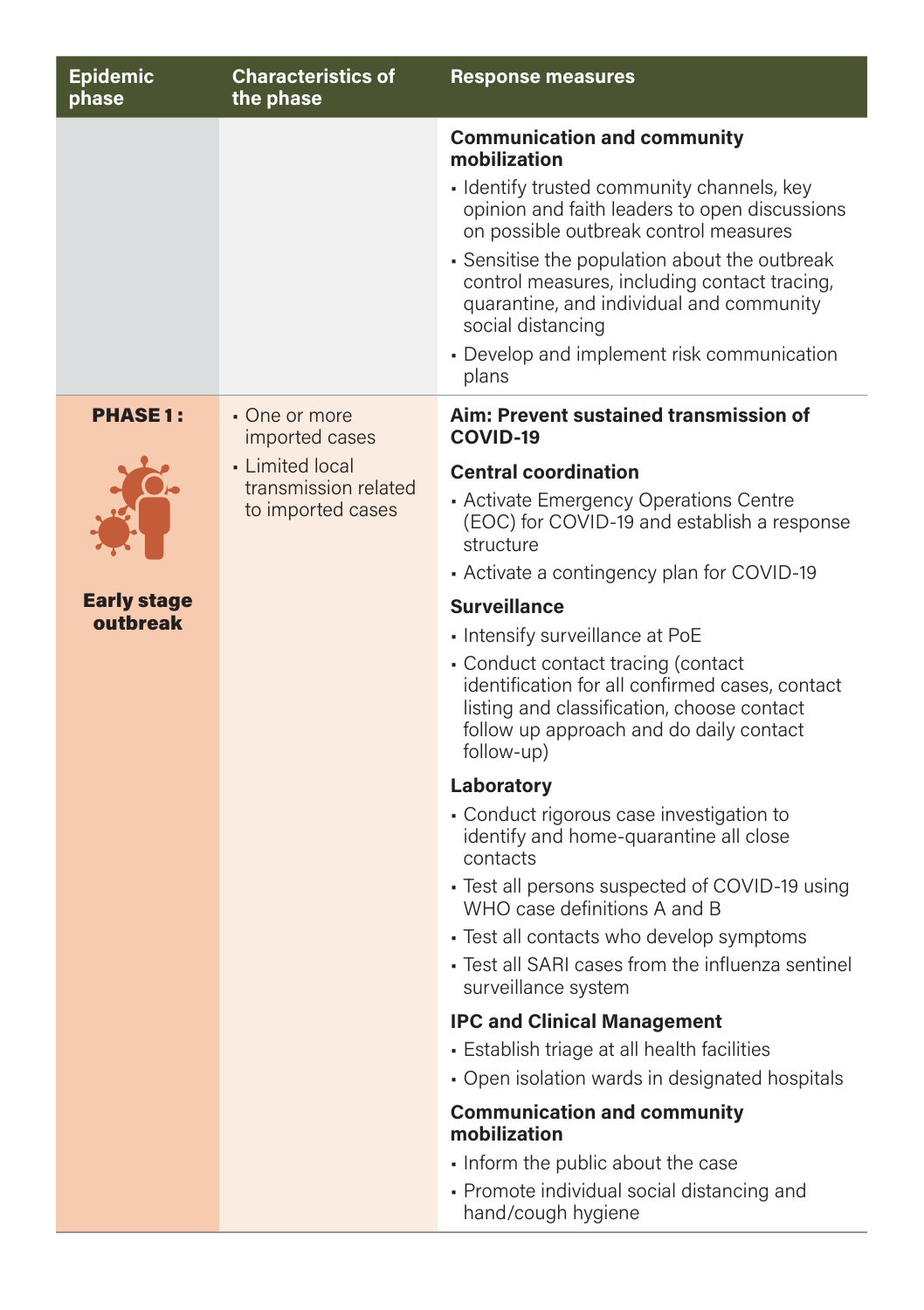| <b>Epidemic</b><br>phase | <b>Characteristics of</b><br>the phase                                                                                                        | <b>Response measures</b>                                                                                                                                                                                                                     |
|--------------------------|-----------------------------------------------------------------------------------------------------------------------------------------------|----------------------------------------------------------------------------------------------------------------------------------------------------------------------------------------------------------------------------------------------|
| <b>PHASE 2:</b>          | • Increasing numbers<br>of imported cases                                                                                                     | Aim: Contain and slow transmission of<br>COVID-19                                                                                                                                                                                            |
| <b>Expanding</b>         | • Increased local<br>spread but all cases<br>linked to known<br>transmission chains<br>• Outbreak clusters<br>with a known<br>common exposure | <b>Central coordination</b><br>• Continue EOC for COVID-19 event and<br>establish a response structure<br>• Activate contingency plan and prepare for<br>COVID-19<br><b>Surveillance</b>                                                     |
| outbreak                 |                                                                                                                                               | • Intensify contact tracing and adherence to<br>quarantine as much as possible. If resources<br>are limited, prioritise contacts for follow-up<br>with the highest risk exposures, particularly<br>health workers and vulnerable populations |

#### **Laboratory**

- Test all persons suspected of COVID-19 using WHO case definitions A and B and all contacts who develop symptoms
- Expand testing to all SARI cases in the natural catchment area around each cluster to identify any undetected transmission chains

#### **IPC and clinical management**

- Intensify promotion of IPC and hand/cough hygiene
- Prepare for increasing numbers of severely affected cases
- Institute community social distancing measures (see the social distancing policy for guidance)
- Restrict mass gathering activities/events (see mass gathering policy for guidance)

#### **Communication and community mobilization**

- Strengthen support strategy to people under home quarantine to encourage adherence
- Prepare population for community social distancing measures
- Continue to provide update on the outbreak to the population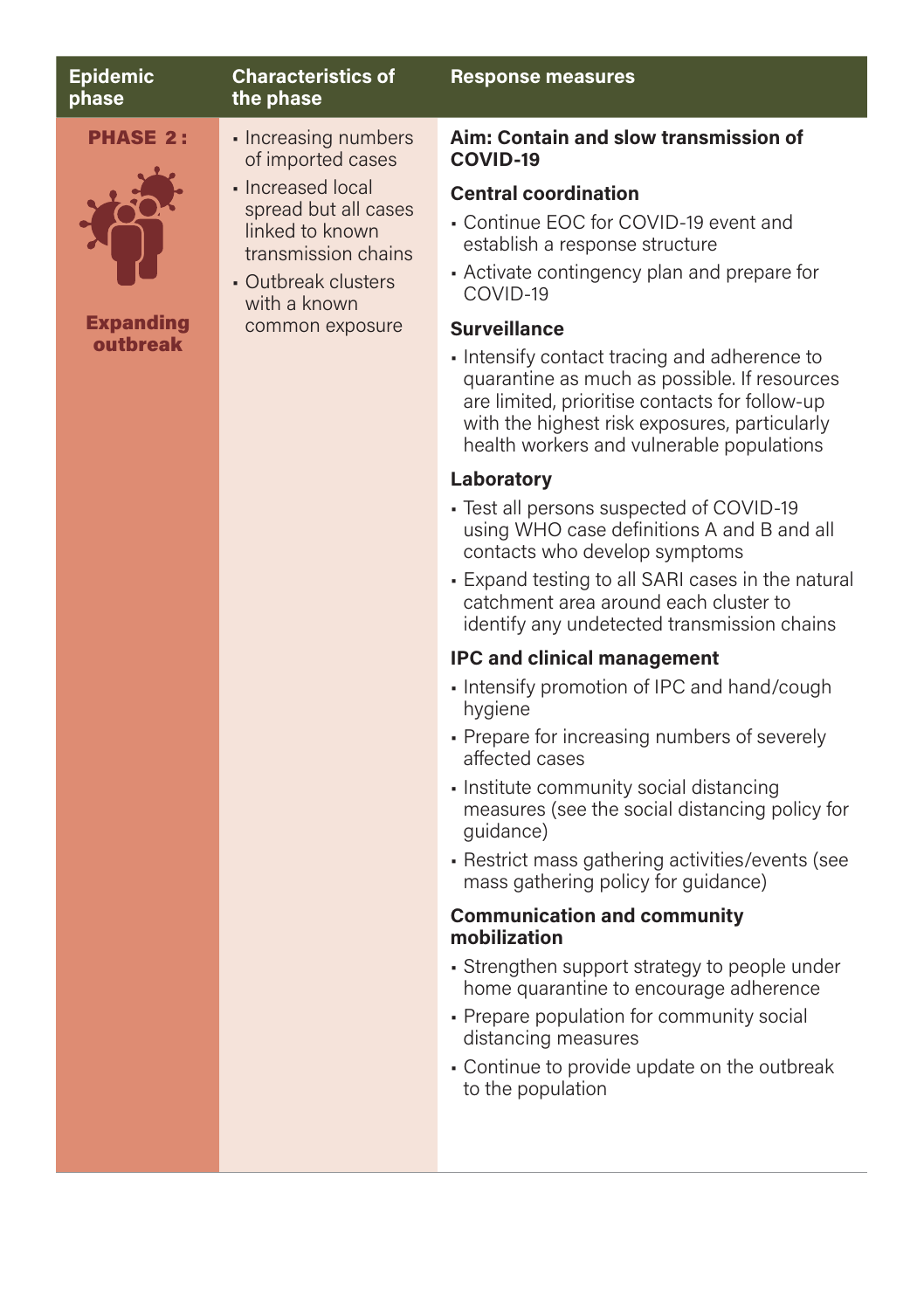| <b>Epidemic</b><br>phase                        | <b>Characteristics of</b><br>the phase                                                                                                                                                                                                                                                                   | <b>Response measures</b>                                                                                                                                                                                                                                                                                                                                                                                                                                                                                                                                                                                                                                                         |
|-------------------------------------------------|----------------------------------------------------------------------------------------------------------------------------------------------------------------------------------------------------------------------------------------------------------------------------------------------------------|----------------------------------------------------------------------------------------------------------------------------------------------------------------------------------------------------------------------------------------------------------------------------------------------------------------------------------------------------------------------------------------------------------------------------------------------------------------------------------------------------------------------------------------------------------------------------------------------------------------------------------------------------------------------------------|
| <b>PHASE 3:</b><br><b>Advancing</b><br>outbreak | • Localised outbreaks<br>start to merge<br>• One or more cases<br>or deaths occur<br>outside known<br>transmission chains<br>• Sustained person to<br>person transmission<br>- multiple<br>generations in<br>transmission chains<br>• Cases are detected<br>among SARI case<br>with no known<br>exposure | Aim: Delay transmission of COVID-19<br>to delay and reduce outbreak peak and<br>burden on health services<br><b>Central coordination</b><br>• Ensure priorities, including shifting away from<br>contact tracing and intensified focus on rapid<br>detection, diagnosis and isolation of cases.<br>These should be well communicated and<br>understood across all pillars<br>· Identify key gaps in response and seek<br>partners and/or assistance<br><b>Surveillance</b><br>• Halt contact tracing in all outbreak areas<br>• Trace contacts only in districts reporting<br>first cases where containment might still<br>be possible or among high-risk vulnerable<br>contacts |

#### **Laboratory**

- Continue to test suspects in areas without cases, and symptomatic contacts while these areas remain in phase 1 or 2.
- Test all SARI cases presenting to hospital to aid isolation management
- Analyse case data to review case definition
- Where possible, extend diagnostic capacity to other laboratories

#### **IPC and clinical management**

- Home-isolation for mild and moderate suspected or confirmed cases not requiring hospitalisation
- Reinforce individual social distancing practices
- Consider feasibility and acceptability of community lockdowns for areas with exponential transmission
- Reinforce isolation and treatment facilities as much as possible

#### **Communication and community mobilization**

- Educate the population on social distancing and other recommended Africa CDC social distancing guidelines, including cancellation of mass gathering
- Continue to provide updates to the population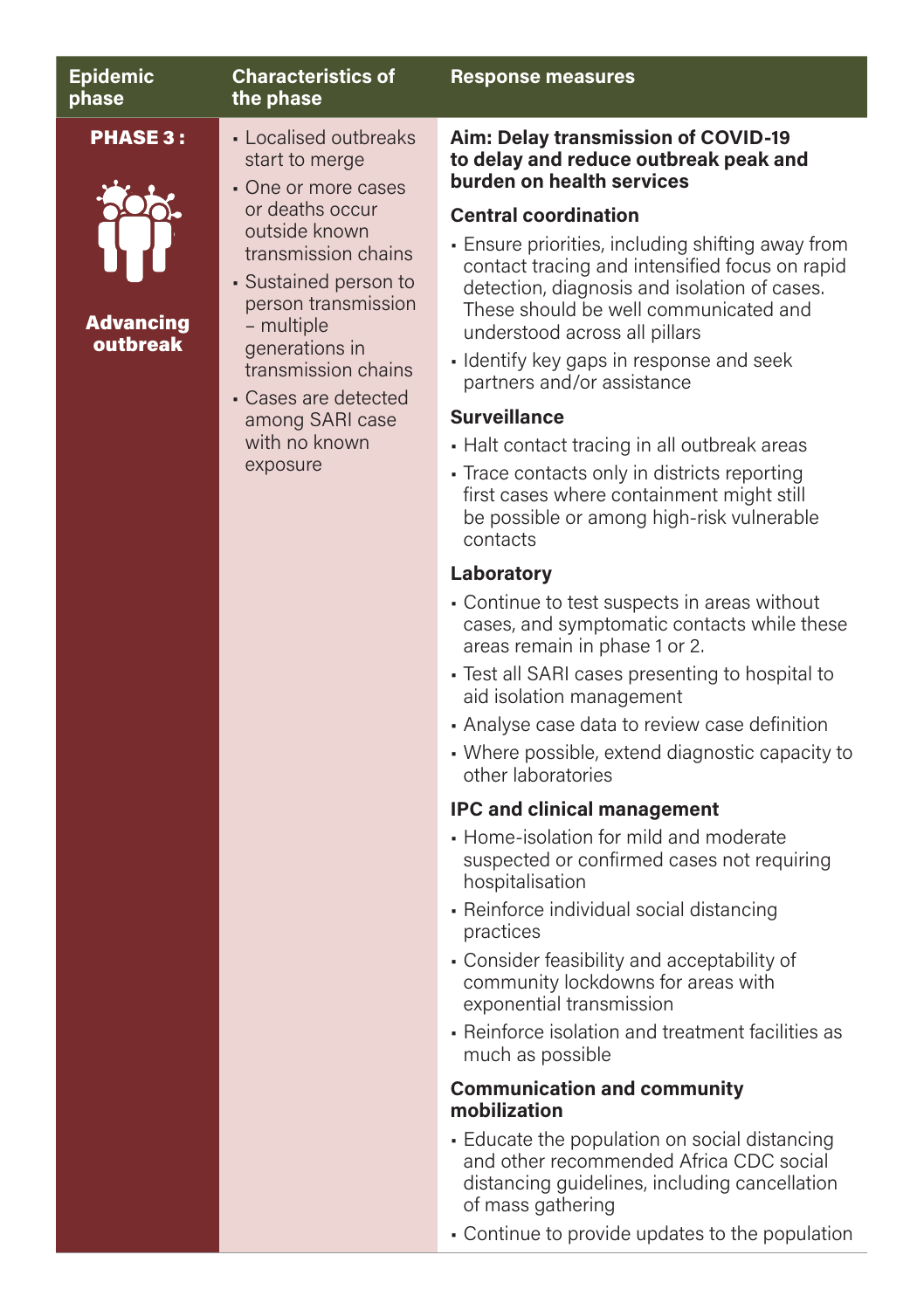| <b>Epidemic</b><br>phase                         | <b>Characteristics of</b><br>the phase                                                                                                                                          | <b>Response measures</b>                                                                                                                                                                                                                                                                                          |
|--------------------------------------------------|---------------------------------------------------------------------------------------------------------------------------------------------------------------------------------|-------------------------------------------------------------------------------------------------------------------------------------------------------------------------------------------------------------------------------------------------------------------------------------------------------------------|
| <b>PHASE 4:</b><br><b>Large</b><br>outbreak with | • Widespread<br>sustained<br>community<br>transmission<br>• Multiple generation<br>transmission chains<br>can be identified<br>but most cases<br>occurring outside of<br>chains | Aim: Reduce mortality among severe<br><b>COVID-19 cases</b>                                                                                                                                                                                                                                                       |
|                                                  |                                                                                                                                                                                 | <b>Central coordination</b><br>• Reinforce priorities and strive for a<br>coordinated, well-understood response<br>• Ensure that all interventions (governmental<br>and partners) focus on reducing burden on<br>healthcare services, protecting populations at<br>risk of severe disease, and reducing mortality |
| nationwide                                       | - Community-                                                                                                                                                                    | <b>Surveillance</b>                                                                                                                                                                                                                                                                                               |
| transmission                                     | wide transmission<br>throughout all or<br>nearly all the country                                                                                                                | • Halt contact tracing activities with few<br>exceptions determined by the need and value<br>for doing so, such as outbreaks in hospitals                                                                                                                                                                         |
|                                                  |                                                                                                                                                                                 | • Use country-adapted syndromic case<br>definition to count cases                                                                                                                                                                                                                                                 |
|                                                  |                                                                                                                                                                                 | Laboratory                                                                                                                                                                                                                                                                                                        |
|                                                  |                                                                                                                                                                                 | - Test hospital admissions for differential<br>diagnosis                                                                                                                                                                                                                                                          |
|                                                  |                                                                                                                                                                                 | • Test to investigate unusual or specific (e.g.<br>health care workers) high risk clusters                                                                                                                                                                                                                        |
|                                                  |                                                                                                                                                                                 | • Test ILI and SARI specimens (or a sample<br>of them based on resources) as a marker of<br>COVID-19 burden                                                                                                                                                                                                       |
|                                                  |                                                                                                                                                                                 | <b>IPC and clinical management</b>                                                                                                                                                                                                                                                                                |
|                                                  |                                                                                                                                                                                 | - Set up additional temporary healthcare units/<br>facilities for COVID-19 cases                                                                                                                                                                                                                                  |
|                                                  |                                                                                                                                                                                 | • Focus on activities to reduce the delay to<br>hospital presentation to improve outcome for<br>severe cases                                                                                                                                                                                                      |
|                                                  |                                                                                                                                                                                 | - Consider lifting community lockdowns/<br>rescinding institution closures but approach<br>with caution to prevent mass exposure of<br>non-immune population                                                                                                                                                      |
|                                                  |                                                                                                                                                                                 | the contract of the contract of the                                                                                                                                                                                                                                                                               |

#### **Communication and community mobilization**

- Evaluate effectiveness of community social distancing measures and revise as necessary
- Provide update of the situation and policies to the population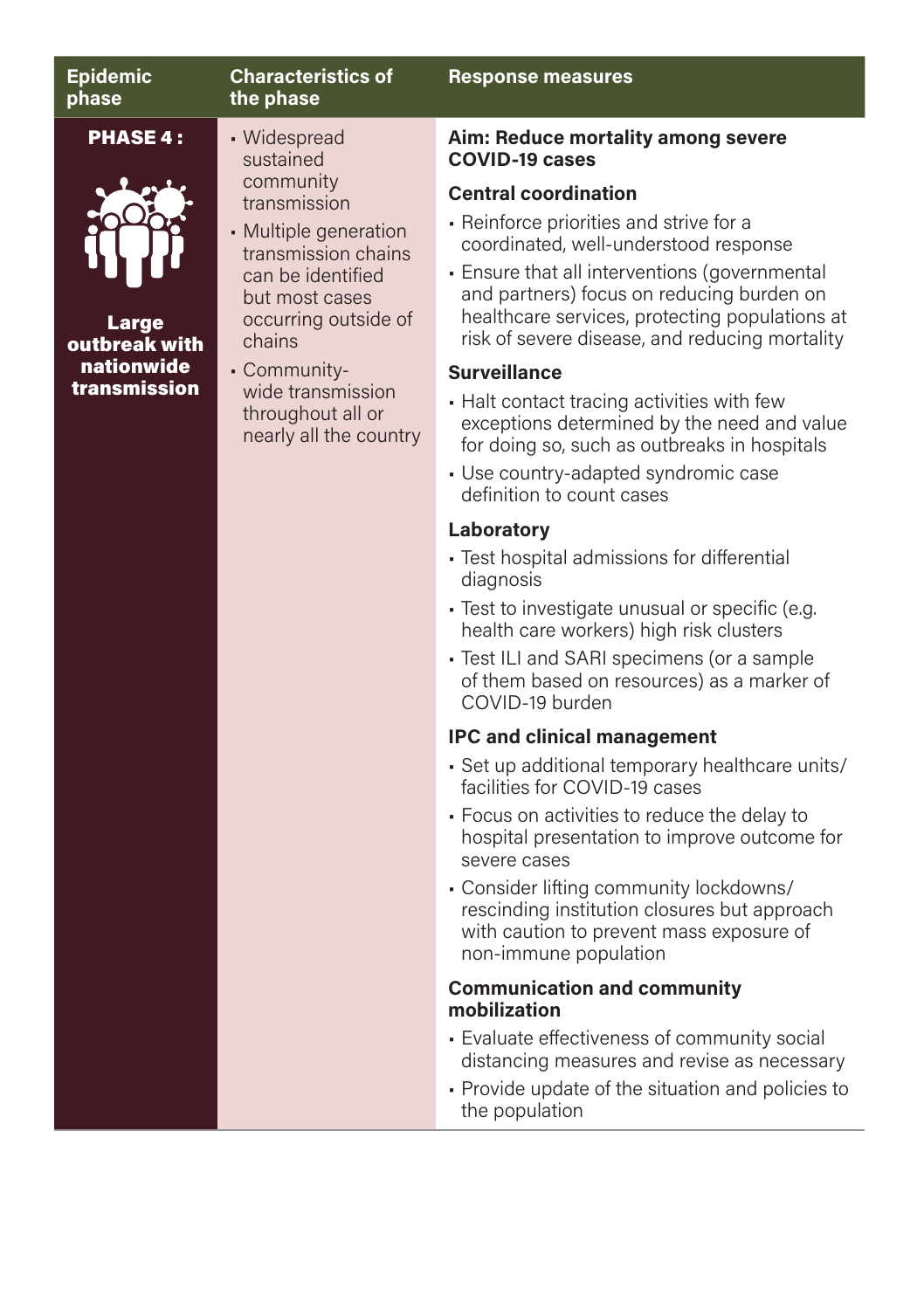## **4 KEY DEFINITIONS AND ABBREVIATIONS**

| <b>Technical terms and</b><br><b>Abbreviation</b>             | <b>Definition or description</b>                                                                                                                                                                                                                                                                                    |
|---------------------------------------------------------------|---------------------------------------------------------------------------------------------------------------------------------------------------------------------------------------------------------------------------------------------------------------------------------------------------------------------|
| <b>Contact tracing</b>                                        | • Identification and follow-up of persons who may have had<br>contact with a person infected with COVID-19. The contact<br>tracing process involves four main steps:                                                                                                                                                |
|                                                               | 1. Contact identification                                                                                                                                                                                                                                                                                           |
|                                                               | 2. Contact listing and classification<br>3. Contact monitoring<br>4. Contact discharge                                                                                                                                                                                                                              |
| <b>Social distancing</b>                                      | • This is the term applied to public health measures taken to<br>delay and diminish transmission of COVID-19<br>At the individual level, social distancing involves the use<br>of non-contact greetings, maintaining at least one metre<br>distance between yourself and other people, and staying<br>home when ill |
|                                                               | • At the community level, social distancing involves closure<br>of any events or settings in which people gather together,<br>including schools, workplaces, houses of worship, and<br>cultural, social and sports events                                                                                           |
| <b>Isolation</b>                                              | • Refers to the separation of people with symptoms (i.e.<br>sick people) to prevent spread of the infection to healthy<br>individuals                                                                                                                                                                               |
| <b>Quarantine</b>                                             | • For COVID-19 public health practice, quarantine refers to<br>separating and restricting the movement of a healthy (i.e.<br>non-infected) person who is at risk of COVID-19                                                                                                                                        |
| <b>Influenza-Like Illness</b><br>(III)                        | Acute respiratory infection with measured fever of $\geq$ 38 C°,<br>and cough with onset within the last 10 days                                                                                                                                                                                                    |
| <b>Severe Acute</b><br><b>Respiratory Infection</b><br>(SARI) | • An acute respiratory infection with a history of fever or<br>measured fever of $\geq$ 38 C°, and cough, with onset within<br>the last 10 days, and requires hospitalization                                                                                                                                       |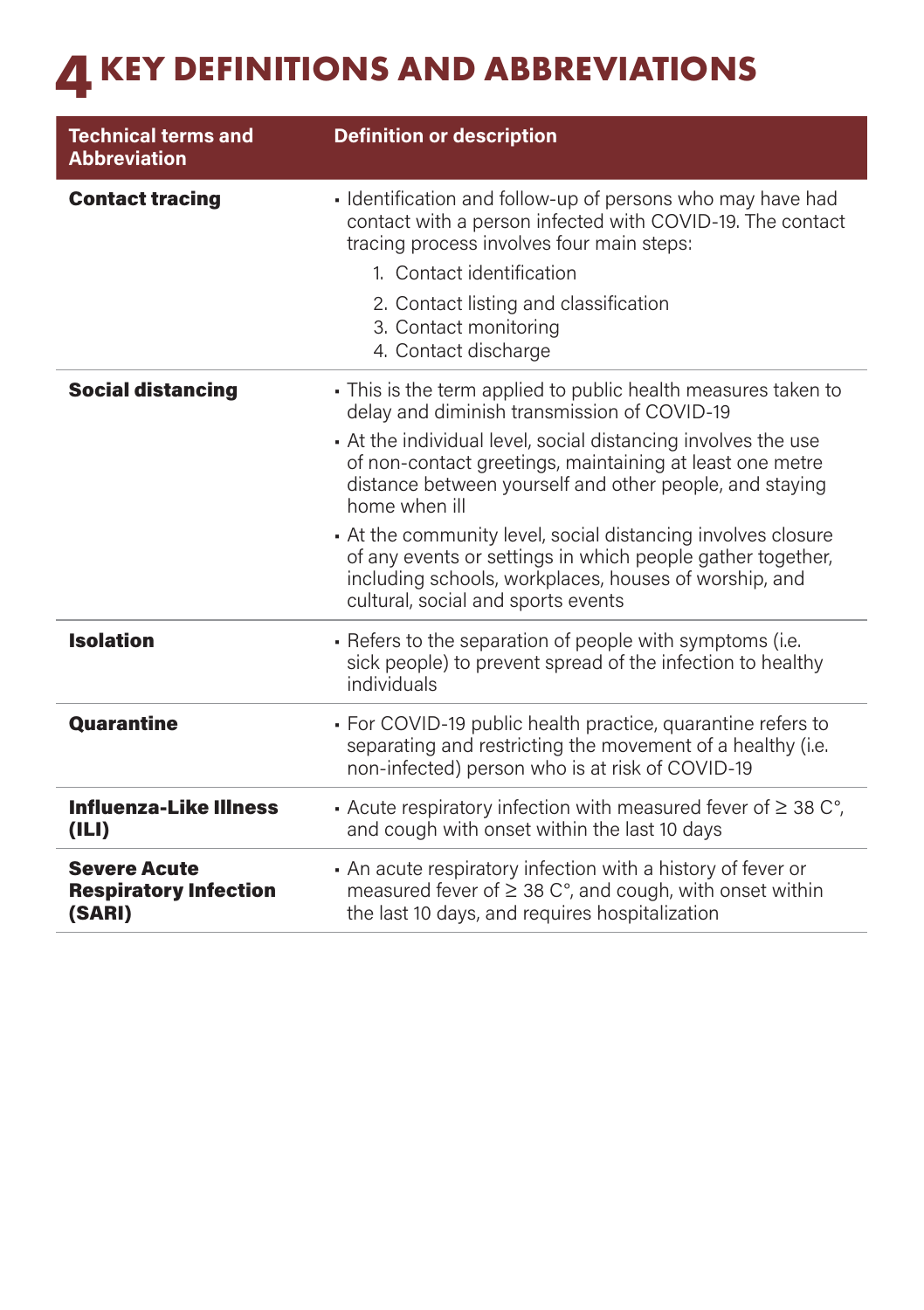## **ADDITIONAL RESOURCES**

- Africa CDC Guidance on Community Social Distancing During COVID-19 Outbreak, 17 March 2020: http://www.africacdc.org/covid-19-and-resources/ guidelines-policies/covid-19-and-resources/guidelines-policies/africa-cdcguidance-on-community-social-distancing-during-covid-19-outbreak-pdf/ detail
- Africa CDC Guidance for Assessment, Monitoring, and Movement Restrictions of People at Risk for COVID-19 in Africa, 5 March 2020: http://www.africacdc. org/covid-19-and-resources/guidelines-policies/covid-19-and-resources/ guidelines-policies/africa-cdc-guidance-for-assessment-monitoringand-movement-restrictions-of-people-at-risk-for-covid-19-in-africa-pdf/ detail
- Africa CDC Policy Recommendation for African Union Meetings and Travel During COVID-19 Outbreak, 15 March 2020: http:// www.africacdc.org/covid-19-and-resources/guidelines-policies/ covid-19-and-resources/guidelines-policies/africa-cdc-policy-recommendation-for-african-union-meetings-and-travel-during-covid-19-outbreak-pdf/ detail
- Africa CDC Guidance for Contact Tracing for the COVID-19 Pandemic, 24 March 2020: http://www.africacdc.org/covid-19-and-resources/guidelines-policies/ covid-19-and-resources/guidelines-policies/detail
- European Centres for Disease Centre for Disease Prevention and Control Risk Assessment 5th Update, 2 March 2020: https://www.ecdc.europa.eu/en/ publications-data/rapid-risk-assessment-outbreak-novel-coronavirus-disease-2019-covid-19-increased
- World Health Organisation Critical preparedness, readiness and response actions for COVID-19, 19 March 2020: https://www.who.int/publications-detail/ critical-preparedness-readiness-and-response-actions-for-covid-19
- Operational considerations for case management of COVID-19 in health facility and community, 19 March 2020: [https://apps.who.int/iris/bitstream/han](https://apps.who.int/iris/bitstream/handle/10665/331492/WHO-2019-nCoV-HCF_operations-2020.1-eng.pdf)[dle/10665/331492/WHO-2019-nCoV-HCF\\_operations-2020.1-eng.pdf](https://apps.who.int/iris/bitstream/handle/10665/331492/WHO-2019-nCoV-HCF_operations-2020.1-eng.pdf)